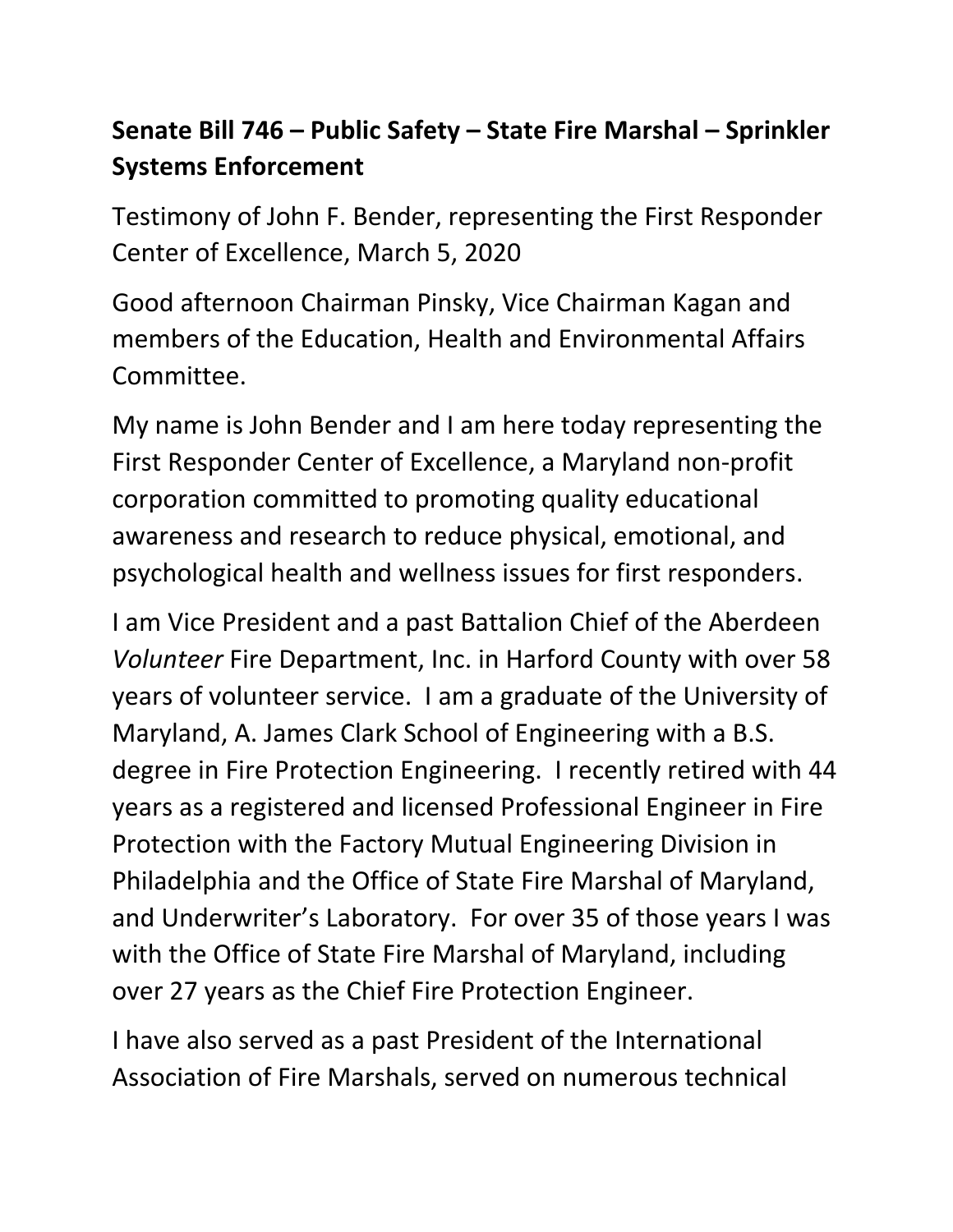committees of the National Fire Protection Association (NFPA) and was twice elected to serve on the prestigious NFPA Standards Council that oversees the development of all NFPA Codes and Standards. NFPA is a respected world renowned training and research organization and developer of codes and standards that govern fire and life safety technical matters as well as fire service operations, training and equipment. Suffice it to say, I am very familiar with fire sprinkler systems in general and the technical and legislative history of residential fire sprinkler systems in particular having served on numerous State and National committees devoted to this issue.

I will not repeat testimony already presented by State Fire Marshal Brian Geraci and others, but my testimony is very brief: This proposed legislation is common sense, effective and efficient legislation. It places enforcement responsibility of residential fire sprinkler systems of one- and two-family dwelling units where it should have been all along - in the hands of the State Fire Marshal. The Office of State Fire Marshal of Maryland is an agency that has the expertise, experience, resources, interest, respect and demonstrated effectiveness in administering the enforcement of such provisions on a consistent state-wide basis in close cooperation with other State and local fire and building departments and other regulatory agencies. The State Fire Marshal, in conjunction with the State Fire Prevention Commission, already has authority by State statute to promulgate the rules and regulations dealing with the technical requirements and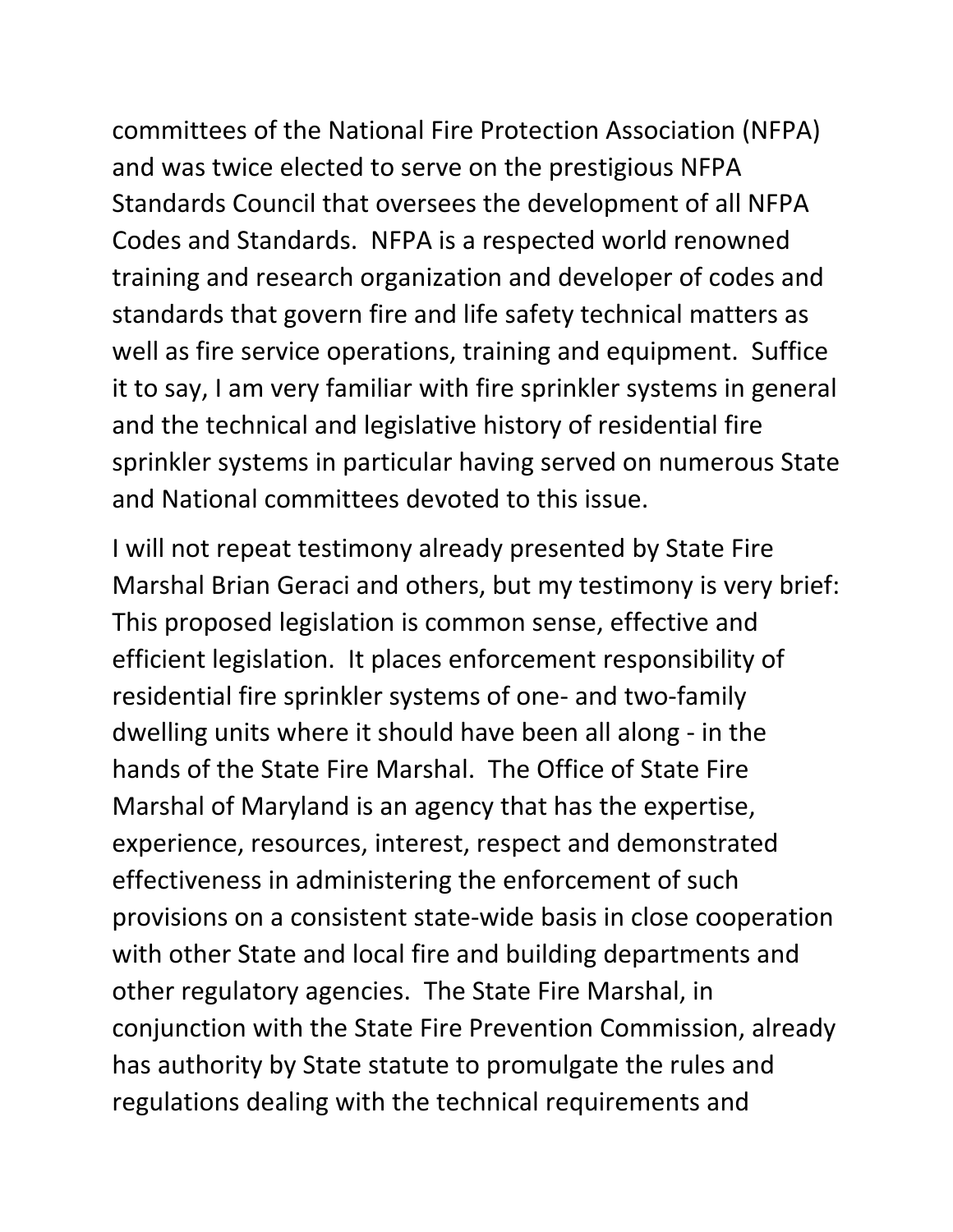enforcement aspects of both commercial and multi-family residential fire sprinkler systems, as well as the administrative responsibilities of licensing fire sprinkler contractors, so it only makes good common sense to include the actual enforcement of fire sprinkler systems for one- and two-family dwellings as well.

This legislation will help ensure the proper, effective, efficient and consistent enforcement of residential fire sprinkler systems throughout the State of Maryland to save the lives of families, especially young children, the elderly and others who have mobility or cognitive issues that impair or prevent their ability to escape in a timely fashion. Just as important are the lives of firefighters and other first responders, no matter if they are career or volunteer, who are expected to respond to fires in these structures at all hours of the day and night at great risk of their lives and the security of their families. House fires are dangerous and such a common, tragic and devastating event for families and communities. Residential fire sprinkler systems have a proven record to prevent such tragedies. This legislation will help ensure the proper enforcement, installation and operation of these systems. We should all be proud, and thankful, that the State of Maryland is a recognized leader in this matter. Let's keep Maryland moving forward with this common sense legislation!

On behalf of the First Responder Center of Excellence and the dedicated firefighters and other first responders of this State,